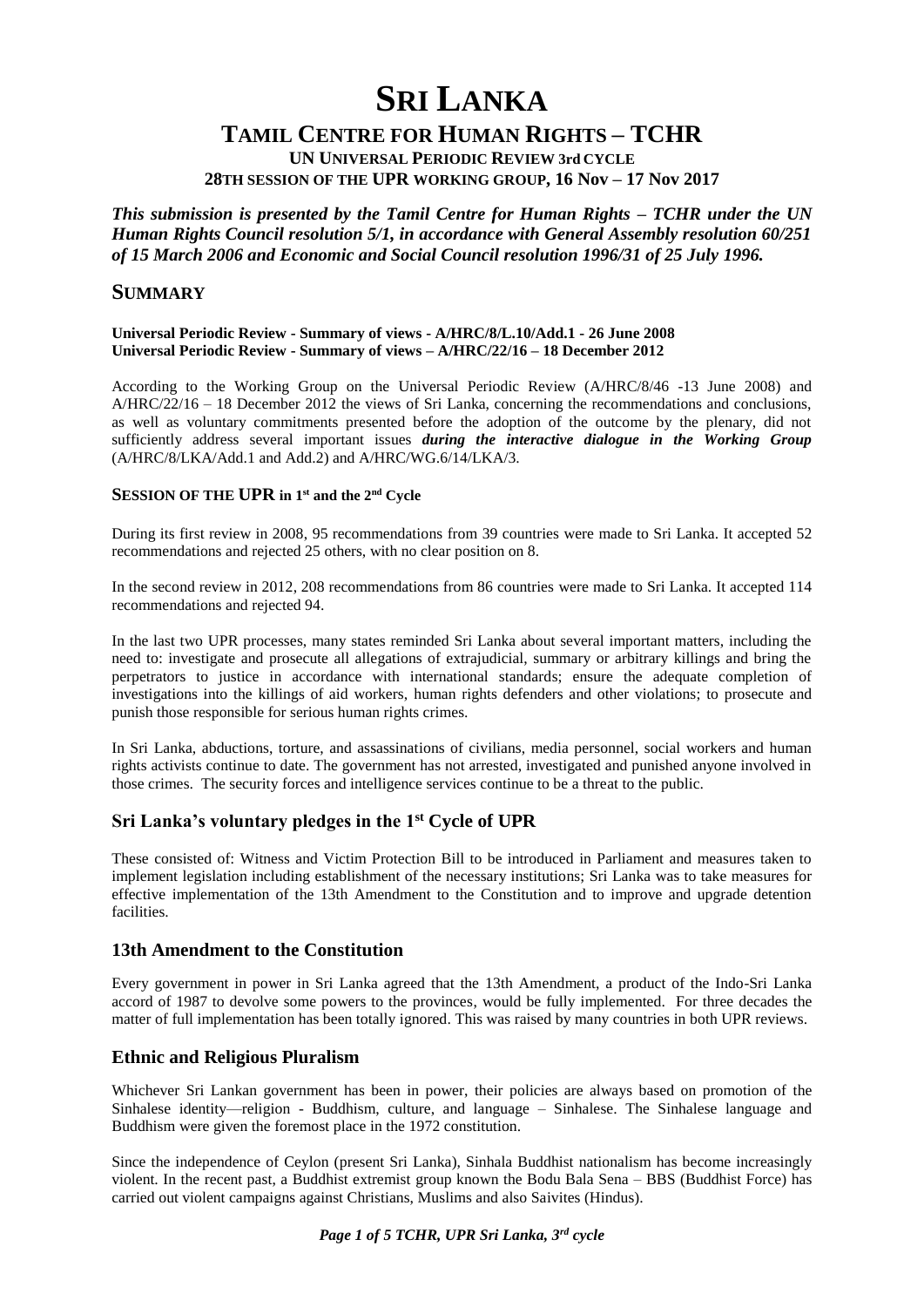Buddhist nationalists attacked Muslims in many parts of the country including in South Eastern parts Aluthgama and Beruwala in 2014 which killed four people, injured 80, and displaced thousands. Attacks were also targeted at Mosques, Muslim businesses, Christian churches and Saivite (Hindu) Temples.

Cases of threats, physical attacks and restrictions on the practices of Christians and Saivite (Hindu) temples have been reported from the Tamils' hereditary regions in the North and East - also in the South and in the up-country area. This practice is part of ethnic-cleansing.

| Since 2009 - No. of Christian churches damaged/destroved<br>Since 2009 - No. of Savite (Hindu) temples damaged/destroved<br>Since 2009 - No. of Mosques damaged/destroved | $+250$<br>$+50$<br>$+50$ |
|---------------------------------------------------------------------------------------------------------------------------------------------------------------------------|--------------------------|
|---------------------------------------------------------------------------------------------------------------------------------------------------------------------------|--------------------------|

**In Trincomalee** Agasthyar Sthapanam Shiva temple is reported to have been extensively damaged by Buddhist extremists. The historical Saiva (Hindu) temple in Konneswaram is gradually becoming a Buddhist temple. Many Buddha statues have been planted in the surroundings of this important temple. In Kanthalai, Thampalagamam in Trincomalee district many statues in Saiva Temples have been stolen and the government has not taken any action to find the thieves.

In June 2012, Saiva temples' statues were damaged in Puthukkudiruppu in Mullaitivu district by unknown people. This area is fully under military occupation.

# **Non-Implementing recommendations of LLRC / Reconciliation**

Every government comes to power in Sri Lanka introducing a new mechanism on reconciliation and accountability, making excuses to buy time to work on the government agenda of Colonisation, Buddhisation, Sinhalasation and Militarisation in the North and East.

The previous government introduced a mechanism known as the "Lessons Learnt and Reconciliation Commission – LLRC". Many resources were spent on the LLRC and their report in December 2011 was taken seriously by many institutions.

In the last UPR on Sri Lanka many spoke about it and proposed that the government implement the LRRC's recommendations. The then government in power used all sorts of delaying tactics. The new government which came into power in January 2015 promised to fully implement those recommendations. However, now they have set them aside and started a new mechanism known as CTF to find justice on reconciliation and accountability.

#### **Consultation Task Force on Reconciliation Mechanisms (CTF)**

In January 2016 the Consultation Task Force on Reconciliation Mechanisms - CTF was appointed by the Prime Minister. The mandate of the CTF was to carry out public consultations on mechanisms to advance truth, justice, reparations and non-recurrence of conflict in Sri Lanka.

On 3rd January 2017, the CTF published a report with their findings covering more than 700 pages. As soon as this report was handed over, the Minister of Justice told reporters that he has "no confidence" in its findings.

While the High Commissioner and the Members states continue to call on Sri Lanka to establish a hybrid court with international judges, defence lawyers, prosecutors and investigators, there are no positive signs from the Sri Lankan government that this will happen.

As soon as the present government in Sri Lanka came into power in January 2015, it requested the High Commissioner to delay his report on Sri Lanka, which he did in good faith.

However, due to lack of positive outcomes, a resolution, (HRC/30/1), was put forward in the 30th session of HRC in September 2015. As usual, the deadline for the implementation of this resolution HRC/30/1 became overdue. Now members of council are giving another two years. We appeal to the UN member countries to see that this extension of two years will not meet the same fate as before.

# **Detainees**

According to statistics collected there are more than 200 persons imprisoned for political reasons. Sri Lanka refuses to inform family members about the whereabouts of the hundreds of detainees who surrendered to military personnel at the end of the war.

*Page 2 of 5TCHR, UPR Sri Lanka, 3rd cycle*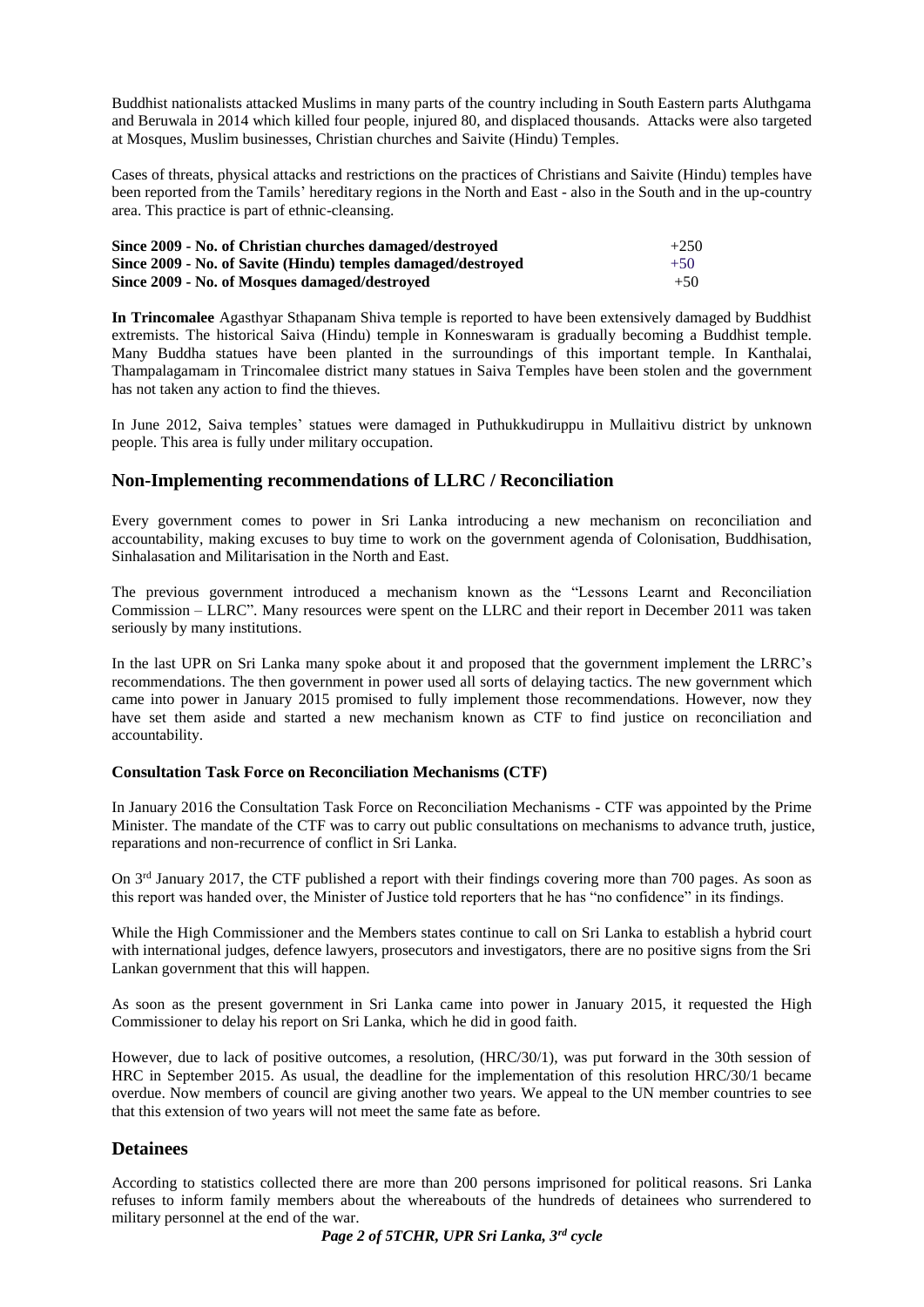We have established with a few released detainees that there are secret detention centres run by the Sri Lankan intelligence service.

# **Women & violence against women**

An unknown number of rape and sexual torture incidents are still taking place in the North and East part of Sri Lanka. As part of ethnic cleansing, the soldiers carry on raping, committing sexual assaults and harassing Tamil women with impunity. In certain instances women were gang-raped and killed in North and East.

Still people remain displaced and there are 95,000 war widows reported in the North and East of Sri Lanka. More than 50,000 families are headed by single women.

Even though soldiers rape Tamil women because of their ethnic identity, the government of Sri Lanka always denies the accusations and remains reluctant to brink any soldier to justice.

State Minister Rosy Senanayake said that in Sri Lanka, "A woman is raped every 90 minutes and out of 300,000 cases, only 600 perpetrators are remanded"

Only 5% of the perpetrators in such cases were punished.

# **Enforced disappearances**

Sri Lanka has the highest number of disappearances and is the world's worst perpetrator of enforced disappearances. This constitutes a crime against humanity.

Out of the total number of enforced disappearances; approximately *15% to 20% of victims were children* below the age of 18.

# **Freedom of opinion and expression & Impunity**

We have grave concerns about the prevailing climate of impunity in Sri Lanka.

The Sri Lankan government has systematically failed to investigate security personnel and the paramilitary groups, even though there is strong supporting evidence of torture and other violations.

Over 30,000 cases of disappearances have been reported to state-appointed commissions of inquiry, yet only about 500 cases have been prosecuted and even these, have in most cases been conducted negligently.

Sri Lanka is one of the countries where impunity is entrenched and endemic. This is now widely known. The security forces are never punished if they committed violations against the people in the North and East.

The Judiciary in Sri Lanka promotes impunity. It is the saviour of those who violate human rights in Sri Lanka.

This is exemplified by the case of the five students in Trincomalee. On January  $2<sup>nd</sup>$  2006, five students were shot dead at the Trincomalee Beach. STF – Special Task Forces security personnel carried out this killing. The culprits continue to enjoy impunity. The five student victims were:

#### **(1)Manoharan Ragayar (2) Shanmugarajah Sajendran (3) Thangathorai Sivanandan (4) Lohithadasan Rohan (5) Yogarajah Hemachandran**

Impunity reigns also regarding the killing of 17 aid workers of Action Contre de Faim –ACF (a French International NGO) in Muttur in August 2006, by Sri Lanka Army soldiers.

Many Massacres and killing of Human Rights Defenders are completely set aside by every government in Sri Lanka.

Only in the North and Eastern part of Sri Lanka 41 journalists had been killed or disappeared. Until today nobody has been indicted for those killings/disappearances.

#### *Page 3 of 5 TCHR, UPR Sri Lanka, 3rdcycle*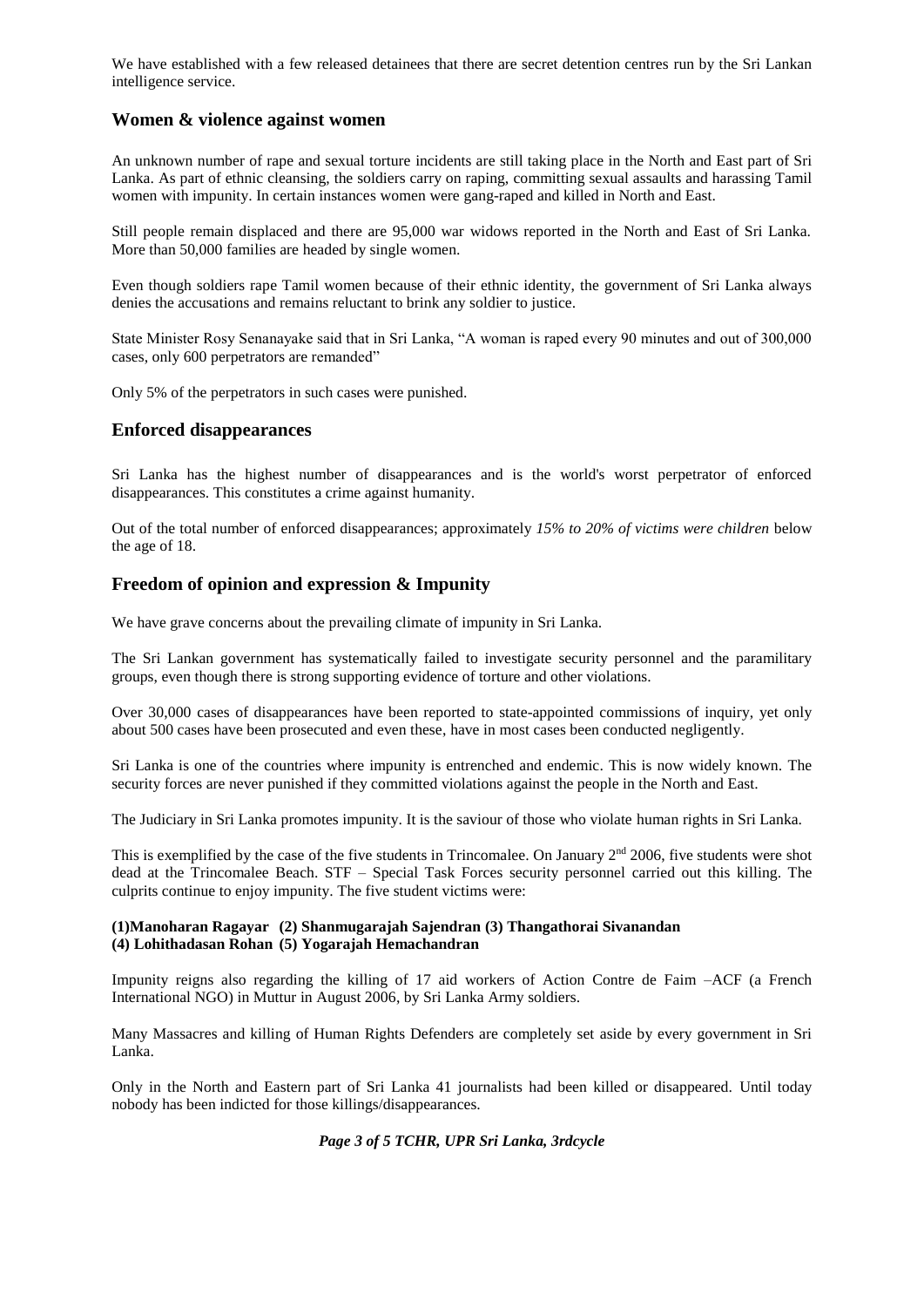# **Indian fishermen killed by the Sri Lankan Navy**

For many years, hundreds of Indian fishermen from Tamil Nadu have been killed by the Sri Lankan Navy in the Palk Straits in a brutal manner, whenever they fish near the International Maritime Boundary Line (IMBL). Fishermen and their boats have been taken into custody in a threatening and violent manner by Sri Lankan Navy.

Civil Society sources in India claim that over 700 fishermen were killed in the last 30 years.

#### *Brief summary of fishermen and boats apprehended by the Sri Lanka Navy.*

- 2009 127 fishermen with 32 boats were apprehended;
- 2010 34 fishermen with 4 boats were apprehended
- 2011 164 Indian fishermen with 31 boats were apprehended.
- 2012 150 fishermen with 20 boats were apprehended.
- 2013 120 fishermen with 42 boats were apprehended;
- 2014 130 fishermen with 28 boats were apprehended;
- 2015 164 fishermen with 41 boats were apprehended;
- 2016 110 fishermen with 32 boats were apprehended;

#### **Independent and credible investigation**

Allegations of war crimes in Sri Lanka are well known to everyone.

There have been many calls for investigations by many VVIPS and international institutions.

Remarkably, there were three consecutive resolutions on Sri Lanka. The last one, in September 2015, called for international judges, prosecutors and lawyers to be involved in investigations to be conducted by Sri Lankans themselves.

# **Mass graves**

Within the last few years several mass-graves have been discovered by the public, mainly in the North and East, but also in the South. However, no proper investigations have taken place.

Many Tamil civilians murdered in the Jaffna peninsula in 1996 and 1997 were buried in a place known as Chemmani . No government in power seriously investigated mass graves in Chemmani or the other places.

Mass graves have also been found in: Sathurukkondan, Kokuvil, Panichchyadi and Pillaiyarady - three miles north of Batticaloa town in the Eastern province of Sri Lanka. So far there have been no moves to locate and exhume the mass burial place in the Sathurukkondan Kokkuvil area.

# **Ex-combatants and political prisoners**

More than 12,000 former members of the Liberation Tigers of Tamil Eelam – LTTE. Hundreds of them missing/disappeared after they surrender to the Security forces. Others were detained in various detention centres and they were rehabilitated and released.

Even seven years later they still undergo many hardships: disabilities due to battle field injuries, high unemployment, social stigma, poor mental stability and they struggle to earn a living. They are under surveillance of the security personnel. Many of them are obliged to report to the local police at least once week.

Today, there are believed to be more 200 Tamil political prisoners, some of whom have been detained for over a decade. Tamil political prisoners are being held under the draconian Prevention of Terrorism Act – PTA, which operates against all international norms and standards. It condones the use of torture to extract forced confessions, which are admissible in court. The government is unwilling to release the detainees/ political prisoners, whereas they should be charged and put on trial – or released immediately.

Most of these Tamil detainees have spent years in remand prison, but have not been convicted nor brought to trial.

Furthermore, Colombo has not released a full list of political prisoners / detainees.

# *Page 4 of 5 TCHR, UPR Sri Lanka, 3rdcycle*